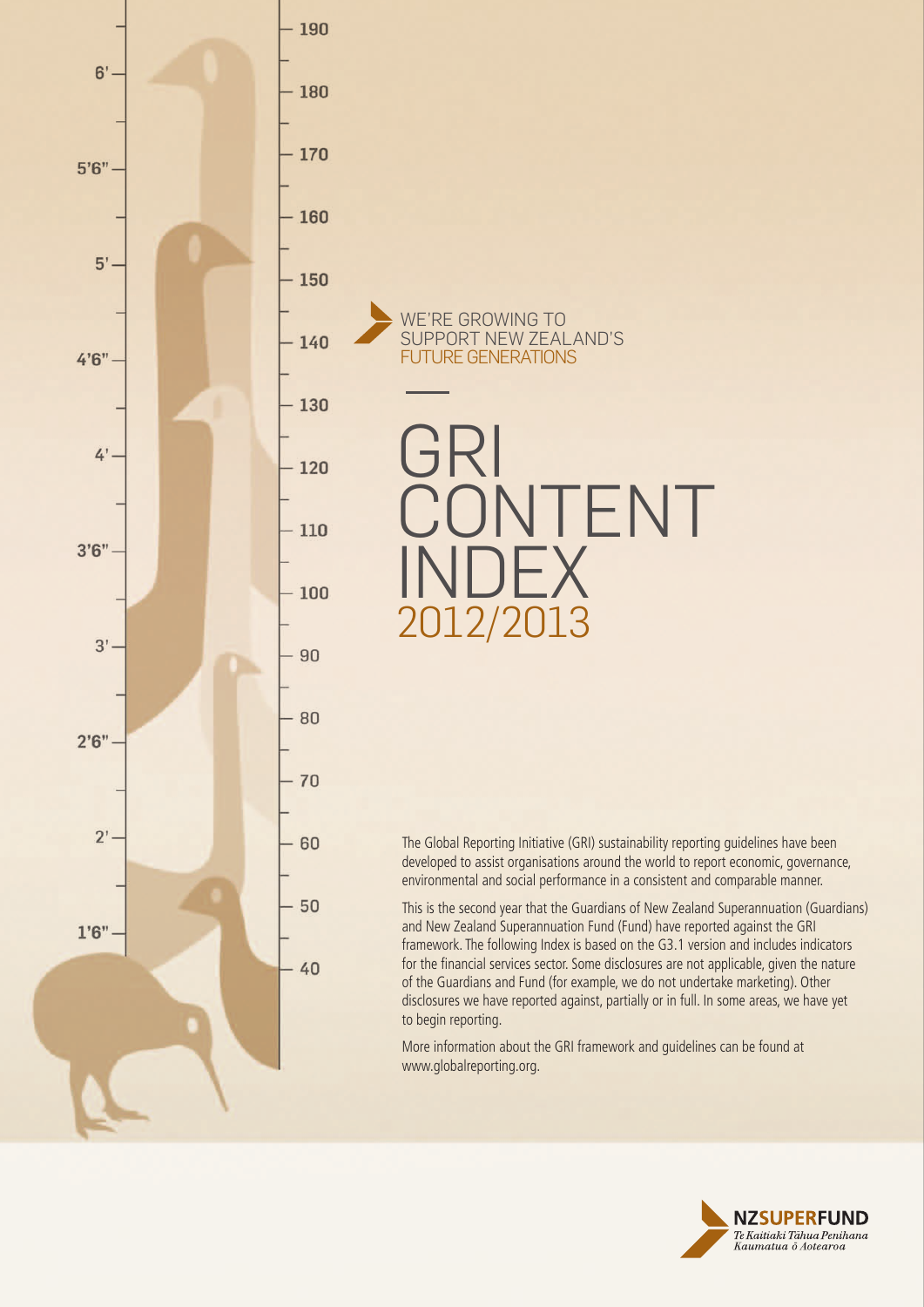#### What our Index covers

The boundary of our reporting in the Index below covers the Guardians of New Zealand Superannuation and the New Zealand Superannuation Fund.

The Fund invests money on behalf of the New Zealand Government to help pre-fund future universal superannuation payments. The Guardians manages the Fund. The Guardians is a Crown entity and its assets, along with the assets of the Fund, are Crown assets. The Guardians is accountable to Parliament through the Minister of Finance. The Fund and Guardians together comprise 'the organisation' referred to in the Index.

We report on the Fund's underlying investments in our comments on the GRI Indicators FS10-12 and HR1. Our focus is on how, as a responsible investor, we monitor and engage with investee companies and external managers.

Our approach to responsible investment is governed by our Statement of Investment Policies, Standards and Procedures (SIPSP). Our Responsible Investment Framework sets out how we monitor the performance of, and engage with, investee companies and external managers on environmental, social and governance

(ESG) issues. We report on our activities and performance under this Framework in the Responsible Investment Report section of our Annual Report. (Occasionally we may choose to report additional, specific detail about individual investments or managers' activities, as seen in the Case Studies in our Annual Report.)

The subsidiaries listed on page 185 of the Annual Report are excluded from the Index. These are nominee companies only.

Information locations referred to in the Index are the Annual Report, published October 2013, and the New Zealand Superannuation Fund website www.nzsuperfund.co.nz. Page numbers refer to pages in the Annual Report. The Annual Report is also on the website, along with the Statement of Intent, SIPSP, a guide to 'How we Invest', Responsible Investment Framework and other key organisational documents including our Communications Policy.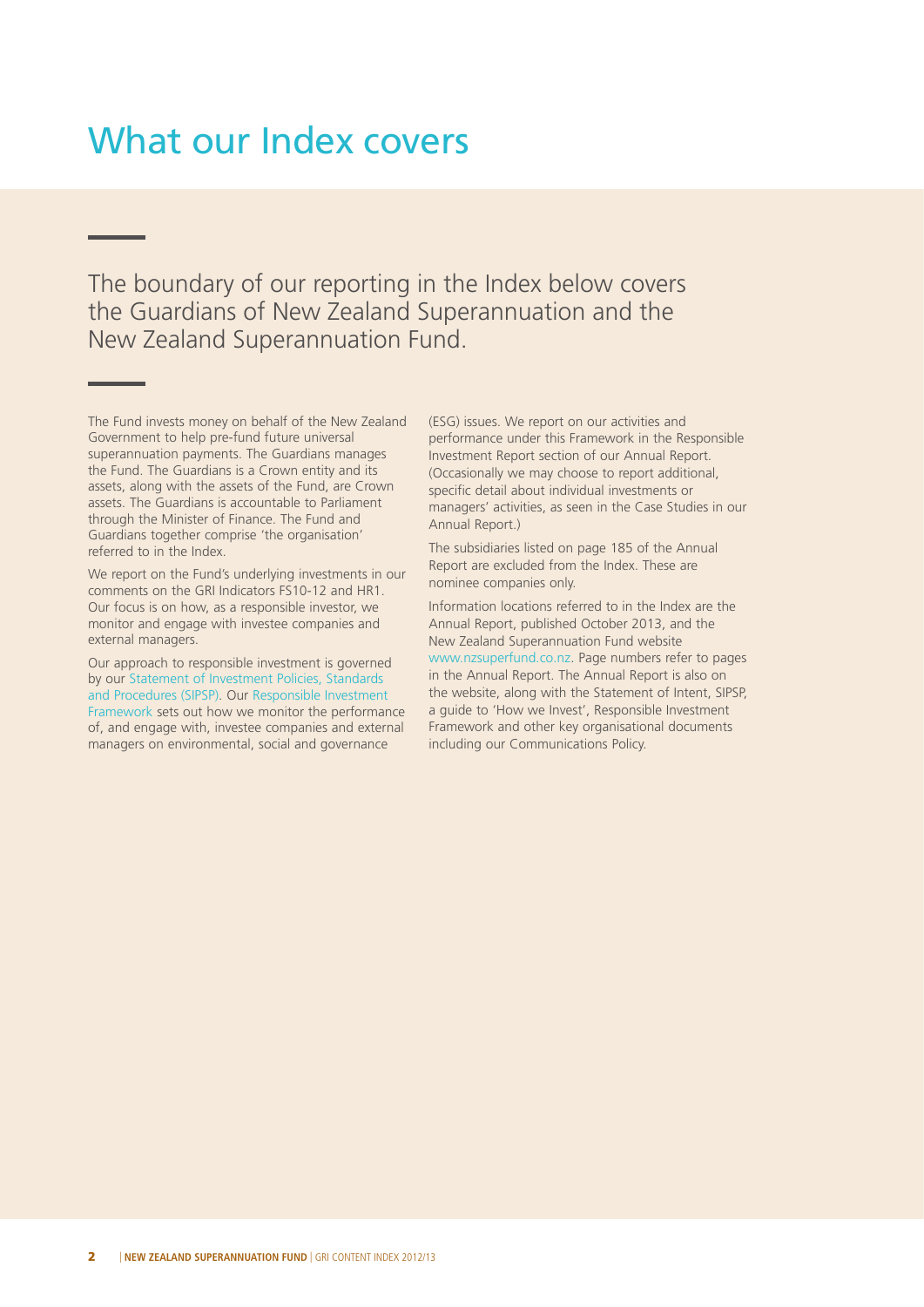# Profile Disclosures

| <b>PROFILE</b><br><b>DISCLOSURE</b> | <b>G3.1 DISCLOSURE DESCRIPTION</b>                                                                                                                                                                      | <b>LOCATION OF INFORMATION &amp; NOTES</b>                                                                                                                                                                                                                                                                                                                                                                                                                                                                                                                  |
|-------------------------------------|---------------------------------------------------------------------------------------------------------------------------------------------------------------------------------------------------------|-------------------------------------------------------------------------------------------------------------------------------------------------------------------------------------------------------------------------------------------------------------------------------------------------------------------------------------------------------------------------------------------------------------------------------------------------------------------------------------------------------------------------------------------------------------|
| <b>STRATEGY AND ANALYSIS</b>        |                                                                                                                                                                                                         |                                                                                                                                                                                                                                                                                                                                                                                                                                                                                                                                                             |
| 1.1                                 | Statement from the most senior decision-maker of the<br>organisation about the relevance of sustainability to the<br>organisation and its strategy.                                                     | Chair's Statement on ESG pg 58, and references in the<br>Chair's Statement pg 8<br>Website:<br>• Chair's Statement on Environmental, Social and Governance Issues                                                                                                                                                                                                                                                                                                                                                                                           |
| 1.2                                 | Description of key impacts, risks, and opportunities.                                                                                                                                                   | Relevant information can be found in the following places. A summary<br>as per the GRI Guidelines will be developed in the future.<br>Governance, Risk Management pgs 25-27<br>Responsible Investment Report pgs 58-64<br>Statement of Service Performance pgs 82-84<br>Operational Report pgs 68-74<br>Website:<br>• Statement of Intent 2013-2018<br>• Responsible Investment                                                                                                                                                                             |
| ORGANISATIONAL PROFILE              |                                                                                                                                                                                                         |                                                                                                                                                                                                                                                                                                                                                                                                                                                                                                                                                             |
| 2.1                                 | Name of the organisation.                                                                                                                                                                               | Front cover, Corporate Directory (inside back cover, pg 201), and<br>throughout the Annual Report.                                                                                                                                                                                                                                                                                                                                                                                                                                                          |
| 2.2                                 | Primary brands, products, and/or services.                                                                                                                                                              | The organisation's 'product' is the Fund, which has no 'customers' other<br>than Parliament.<br>Overview pgs 6-7                                                                                                                                                                                                                                                                                                                                                                                                                                            |
| 2.3                                 | Operational structure of the organisation, including<br>main divisions, operating companies, subsidiaries, and<br>joint ventures.                                                                       | Organisational Chart pg 19<br>Investment Report & Case Studies 30-64<br>Subsidiaries pg 185                                                                                                                                                                                                                                                                                                                                                                                                                                                                 |
| 2.4                                 | Location of organisation's headquarters.                                                                                                                                                                | Corporate Directory pg 201                                                                                                                                                                                                                                                                                                                                                                                                                                                                                                                                  |
| 2.5                                 | Number of countries where the organisation operates,<br>and names of countries with either major operations or<br>that are specifically relevant to the sustainability issues<br>covered in the report. | N/A<br>The organisation does not operate outside New Zealand.                                                                                                                                                                                                                                                                                                                                                                                                                                                                                               |
| 2.6                                 | Nature of ownership and legal form.                                                                                                                                                                     | Overview pgs 6-7<br>Governance – Principle 8, pg 23                                                                                                                                                                                                                                                                                                                                                                                                                                                                                                         |
| 2.7                                 | Markets served (including geographic breakdown, sectors<br>served, and types of customers/ beneficiaries).                                                                                              | N/A<br>The Minister of Finance, on behalf of the Crown, is the key stakeholder.                                                                                                                                                                                                                                                                                                                                                                                                                                                                             |
| 2.8                                 | Scale of the reporting organisation.                                                                                                                                                                    | Overview pgs 6-7<br>Our People, Workforce Profile and Statistics pgs 78-79<br>Financial Statements & Notes pgs 92-193                                                                                                                                                                                                                                                                                                                                                                                                                                       |
| 2.9                                 | Significant changes during the reporting period regarding<br>size, structure, or ownership.                                                                                                             | Addition of General Counsel to Organisational Chart pg 19<br>Increase in staff pg 10, pg 76-78                                                                                                                                                                                                                                                                                                                                                                                                                                                              |
| 2.10                                | Awards received in the reporting period.                                                                                                                                                                | Operational Report Highlights, Awards Success pg 68<br>Responsible Investment Report, Communication pg 63<br>Statement of Service Performance, Output Measures,<br>Risk Management pg 84<br>Awards and Recognition:<br>Winner – aiCIO Award for Most Innovative Sovereign Wealth Fund Globally<br>Winner - 2012 NZICA award for Best Public Sector Annual Report<br>Winner - Best First-Time Entrant, 2013 Australasian Reporting Awards<br>Finalist - 2013 Global RI Reporting Awards<br>10/10 in the Sovereign Wealth Fund Institute's Transparency Index |
| <b>REPORT PROFILE</b>               |                                                                                                                                                                                                         |                                                                                                                                                                                                                                                                                                                                                                                                                                                                                                                                                             |
| 3.1                                 | Reporting period (e.g., fiscal/calendar year)<br>for information provided.                                                                                                                              | Year to 30 June 2013<br>Front cover and throughout the Annual Report                                                                                                                                                                                                                                                                                                                                                                                                                                                                                        |
| 3.2                                 | Date of most recent previous report (if any).                                                                                                                                                           | Year to 30 June 2012                                                                                                                                                                                                                                                                                                                                                                                                                                                                                                                                        |
| 3.3                                 | Reporting cycle (annual, biennial, etc.)                                                                                                                                                                | Annual                                                                                                                                                                                                                                                                                                                                                                                                                                                                                                                                                      |
| 3.4                                 | Contact point for questions regarding the report<br>or its contents.                                                                                                                                    | Catherine Etheredge, Head of Communications, Tel: +64 9 366 4905,<br>cetheredge@nzsuperfund.co.nz                                                                                                                                                                                                                                                                                                                                                                                                                                                           |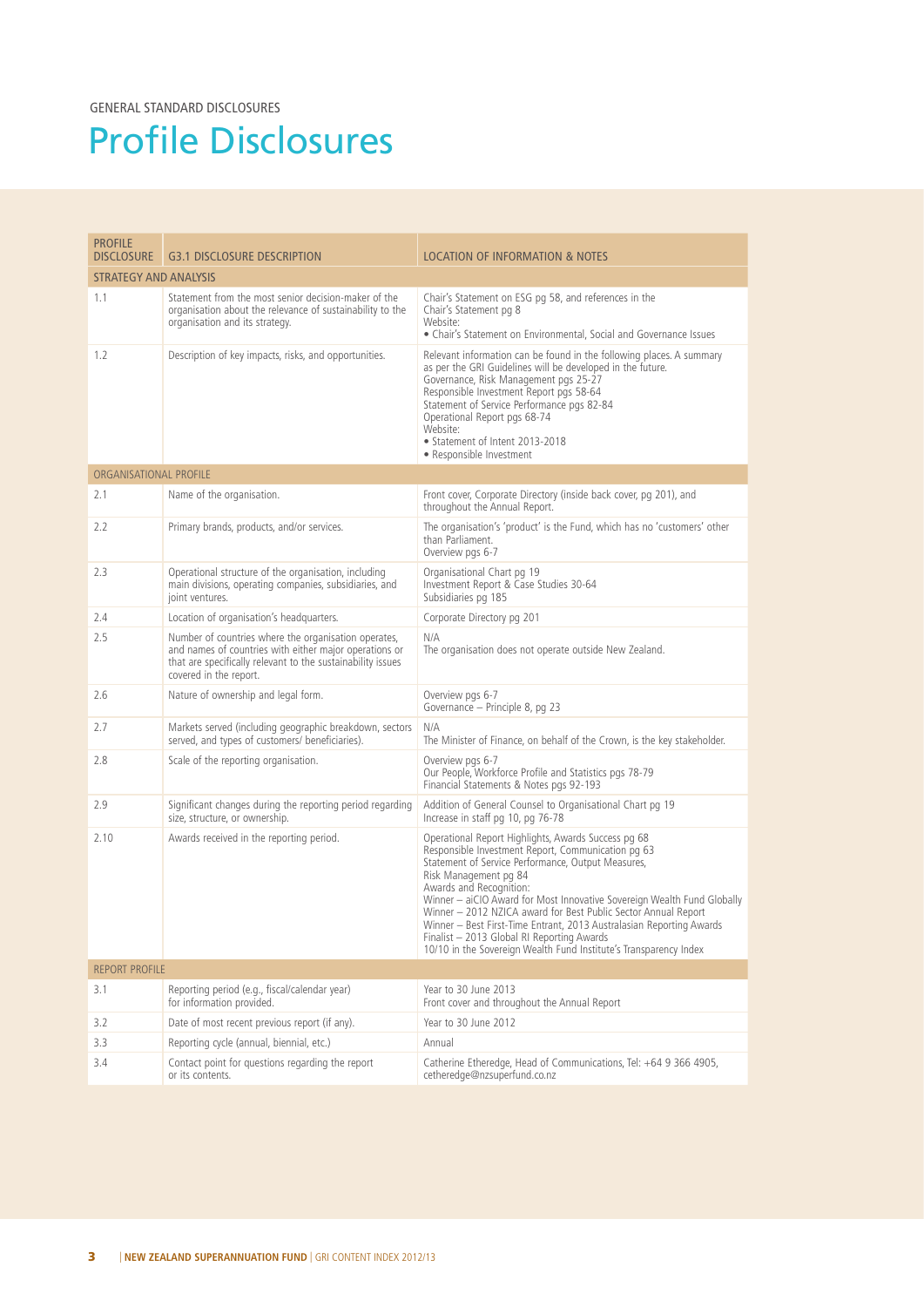#### Profile Disclosures (continued)

| <b>PROFILE</b>            |                                                                                                                                                                                                                                                                                                                            |                                                                                                                                                                                                                                                                                                                                                                 |
|---------------------------|----------------------------------------------------------------------------------------------------------------------------------------------------------------------------------------------------------------------------------------------------------------------------------------------------------------------------|-----------------------------------------------------------------------------------------------------------------------------------------------------------------------------------------------------------------------------------------------------------------------------------------------------------------------------------------------------------------|
| <b>DISCLOSURE</b>         | G3.1 DISCLOSURE DESCRIPTION                                                                                                                                                                                                                                                                                                | <b>LOCATION OF INFORMATION &amp; NOTES</b>                                                                                                                                                                                                                                                                                                                      |
| REPORT SCOPE AND BOUNDARY |                                                                                                                                                                                                                                                                                                                            |                                                                                                                                                                                                                                                                                                                                                                 |
| 3.5                       | Process for defining report content.                                                                                                                                                                                                                                                                                       | Content is prioritised against targets and requirements of the Statement<br>of Intent, the NZ Superannuation and Retirement Income Act 2001, the<br>Crown Entities Act 2004, the NZ Securities Commission's corporate<br>governance principles, and our Responsible Investment programme<br>including the United Nations Principles for Responsible Investment. |
| 3.6                       | Boundary of the report (e.g., countries, divisions,<br>subsidiaries, leased facilities, joint ventures, suppliers).                                                                                                                                                                                                        | The boundary covers activities of the Fund and Guardians (see 'What our<br>Index covers' above).                                                                                                                                                                                                                                                                |
| 3.7                       | State any specific limitations on the scope or boundary<br>of the report.                                                                                                                                                                                                                                                  | No limitations within the material economic, environmental and social<br>impacts of the organisation other than those outlined in 'What our Index<br>covers' on page 2 of this document.                                                                                                                                                                        |
| 3.8                       | Basis for reporting on joint ventures, subsidiaries, leased<br>facilities, outsourced operations, and other entities that<br>can significantly affect comparability from period to<br>period and/or between organisations.                                                                                                 | See 'What our Index covers' on page 2 of this document.                                                                                                                                                                                                                                                                                                         |
| 3.9                       | Data measurement techniques and the bases of<br>calculations, including assumptions and techniques<br>underlying estimations applied to the compilation of the<br>Indicators and other information in the report. Explain<br>any decisions not to apply, or to substantially diverge<br>from, the GRI Indicator Protocols. | Throughout the Annual Report and website.                                                                                                                                                                                                                                                                                                                       |
| 3.10                      | Explanation of the effect of any re-statements of<br>information provided in earlier reports, and the reasons<br>for such re-statement (e.g. mergers/ acquisitions, change<br>of base years/periods, nature of business, measurement<br>methods).                                                                          | No restatements of information.                                                                                                                                                                                                                                                                                                                                 |
| 3.11                      | Significant changes from previous reporting periods in<br>the scope, boundary, or measurement methods applied<br>in the report.                                                                                                                                                                                            | No significant changes.                                                                                                                                                                                                                                                                                                                                         |
| <b>GRI CONTENT INDEX</b>  |                                                                                                                                                                                                                                                                                                                            |                                                                                                                                                                                                                                                                                                                                                                 |
| 3.12                      | Table identifying the location of the Standard Disclosures<br>in the report.                                                                                                                                                                                                                                               | This G3.1 Content Index forms the table identifying these locations.                                                                                                                                                                                                                                                                                            |
| <b>ASSURANCE</b>          |                                                                                                                                                                                                                                                                                                                            |                                                                                                                                                                                                                                                                                                                                                                 |
| 3.13                      | Policy and current practice with regard to seeking<br>external assurance for the report.                                                                                                                                                                                                                                   | The Financial Statements & Notes are fully audited annually.<br>Performance of the organisation is measured against the Statement<br>of Intent.<br>The report is not GRI-audited.                                                                                                                                                                               |
| <b>GOVERNANCE</b>         |                                                                                                                                                                                                                                                                                                                            |                                                                                                                                                                                                                                                                                                                                                                 |
| 4.1                       | Governance structure of the organisation, including<br>committees under the highest governance body<br>responsible for specific tasks, such as setting strategy<br>or organisational oversight.                                                                                                                            | Governance pgs 14-29, including Board Members pgs 16-17, and<br>Governance Principle 3 regarding committees pg 21                                                                                                                                                                                                                                               |
| 4.2                       | Indicate whether the Chair of the highest governance<br>body is also an executive officer.                                                                                                                                                                                                                                 | The Chairman is not an executive officer.<br>Board Member and Management profiles pgs 16-19                                                                                                                                                                                                                                                                     |
| 4.3                       | For organisations that have a unitary board structure,<br>state the number of members of the highest governance<br>body that are independent and/or non-executive members.                                                                                                                                                 | All Guardians Board members are non-executive. They are appointed by<br>the Governor-General on the recommendation of the Finance Minister,<br>who must appoint only those recommended by an independent<br>nominating committee.<br>Governance, Securities Commission Principle 2, pg 20                                                                       |
| 4.4                       | Mechanisms for shareholders and employees to<br>provide recommendations or direction to the highest<br>governance body.                                                                                                                                                                                                    | Governance pgs 14-29<br>The Fund and Guardians maintain an open-door approach<br>to management.<br>Staff surveys are undertaken periodically.<br>Whistleblowing, Securities Commission Principle 1, pg 20<br>Website:<br>• Our Governance                                                                                                                       |
| 4.5                       | Linkage between compensation for members of the<br>highest governance body, senior managers, and<br>executives (including departure arrangements), and the<br>organisation's performance (including social and<br>environmental performance).                                                                              | Governance, Securities Commission Principle 5, pg 23<br>Discretionary Incentive Scheme pgs 28-29<br>Website:<br>• Our Governance                                                                                                                                                                                                                                |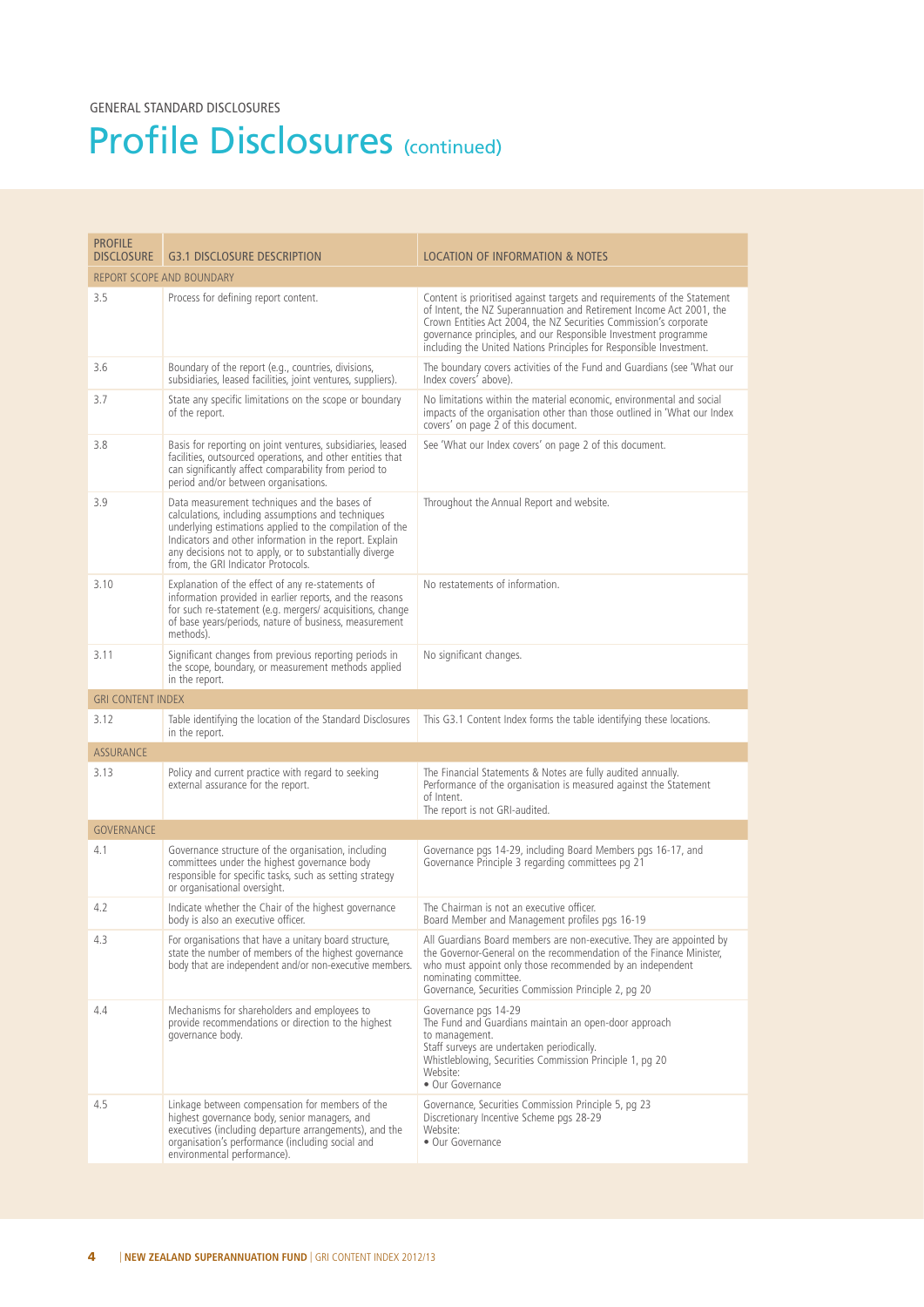#### Profile Disclosures (continued)

| <b>PROFILE</b><br><b>DISCLOSURE</b> | <b>G3.1 DISCLOSURE DESCRIPTION</b>                                                                                                                                                                                                                                                                                                                  | <b>LOCATION OF INFORMATION &amp; NOTES</b>                                                                                                                                                                                                                                                                                                                                                              |
|-------------------------------------|-----------------------------------------------------------------------------------------------------------------------------------------------------------------------------------------------------------------------------------------------------------------------------------------------------------------------------------------------------|---------------------------------------------------------------------------------------------------------------------------------------------------------------------------------------------------------------------------------------------------------------------------------------------------------------------------------------------------------------------------------------------------------|
| 4.6                                 | Processes in place for the highest governance body<br>to ensure conflicts of interest are avoided.                                                                                                                                                                                                                                                  | Governance, Securities Commission Principle 1, pg 20<br>Website:<br>• Our Governance                                                                                                                                                                                                                                                                                                                    |
| 4.7                                 | Process for determining the composition, qualifications,<br>and expertise of the members of the highest governance<br>body and its committees, including any consideration of<br>gender and other indicators of diversity.                                                                                                                          | Governance, Securities Commission Principle 2, pg 20<br>Website:<br>• Our Governance                                                                                                                                                                                                                                                                                                                    |
| 4.8                                 | Internally developed statements of mission or values,<br>codes of conduct, and principles relevant to economic,<br>environmental, and social performance and the status<br>of their implementation.                                                                                                                                                 | Our Mandate pg 7<br>Responsible Investment Report & Case Studies 58-64<br>Governance pgs 14-29<br>People & Environment Report pgs 76-81<br>Website:<br>• Our Values<br>. What we do, including 'How we invest' guide; our investment beliefs;<br>and our investment and organisational policies, including Code<br>of Conduct<br>• Our Governance<br>$\bullet$ SIPSP<br>• Statement of Intent 2013-2018 |
| 4.9                                 | Procedures of the highest governance body for<br>overseeing the organisation's identification and<br>management of economic, environmental, and social<br>performance, including relevant risks and opportunities,<br>and adherence or compliance with internationally agreed<br>standards, codes of conduct, and principles.                       | Governance pgs 14-29<br>Website:<br>• Our Governance<br>• SIPSP                                                                                                                                                                                                                                                                                                                                         |
| 4.10                                | Processes for evaluating the highest governance body's<br>own performance, particularly with respect to economic,<br>environmental, and social performance.                                                                                                                                                                                         | Website:<br>• Our Governance<br>• Reviews: Independent reviews of the Board are conducted every five<br>years, the last being in 2009. The Auditor-General also conducts<br>periodic reviews, for example in 2008. Copies of all these reviews are<br>available here.<br>· Performance Against UNPRI, self-assessment                                                                                   |
|                                     | <b>COMMITMENTS TO EXTERNAL INITIATIVES</b>                                                                                                                                                                                                                                                                                                          |                                                                                                                                                                                                                                                                                                                                                                                                         |
| 4.11                                | Explanation of whether and how the precautionary<br>approach or principle is addressed by the organisation.                                                                                                                                                                                                                                         | Responsible Investment Report pgs 58-64<br>Website:<br>. Our Approach, including Responsible Investment Framework and<br>precautionary approach<br>• Our Governance                                                                                                                                                                                                                                     |
| 4.12                                | Externally developed economic, environmental, and<br>social charters, principles, or other initiatives to which<br>the organisation subscribes or endorses.                                                                                                                                                                                         | Responsible Investment Report pgs 58-64<br>Securities Commission Corporate Governance Principles<br>Founding signatory of the United Nations' Principles for Responsible<br>Investment (UNPRI)<br>International Forum of Sovereign Wealth Funds Santiago Principles, and<br>self-assessment                                                                                                             |
| 4.13                                | Memberships in associations (such as industry<br>associations) and/or national/international advocacy<br>organisations in which the organisation:<br>• Has positions in governance bodies;<br>• Participates in projects or committees;<br>• Provides substantive funding beyond routine<br>membership dues; or<br>· Views membership as strategic. | Responsible Investment Report pgs 58-64<br>Website:<br>• Responsible Investment<br>Founding Signatory, UNPRI<br>Member, Investor Group on Climate Change Australia/New Zealand<br>International Corporate Governance Network<br>Signatory, Carbon Disclosure Project (CDP)<br>Responsible Investment Association Australasia (staff member on<br>the Board)                                             |
| STAKEHOLDER ENGAGEMENT              |                                                                                                                                                                                                                                                                                                                                                     |                                                                                                                                                                                                                                                                                                                                                                                                         |
| 4.14                                | List of stakeholder groups engaged by the organisation.                                                                                                                                                                                                                                                                                             | Governance Principle 9, with full stakeholder list pg 24                                                                                                                                                                                                                                                                                                                                                |
| 4.15                                | Basis for identification and selection of stakeholders with<br>whom to engage.                                                                                                                                                                                                                                                                      | Impact, interest, regulatory requirements, opportunities for mutual growth,<br>Responsible Investment Framework, other.                                                                                                                                                                                                                                                                                 |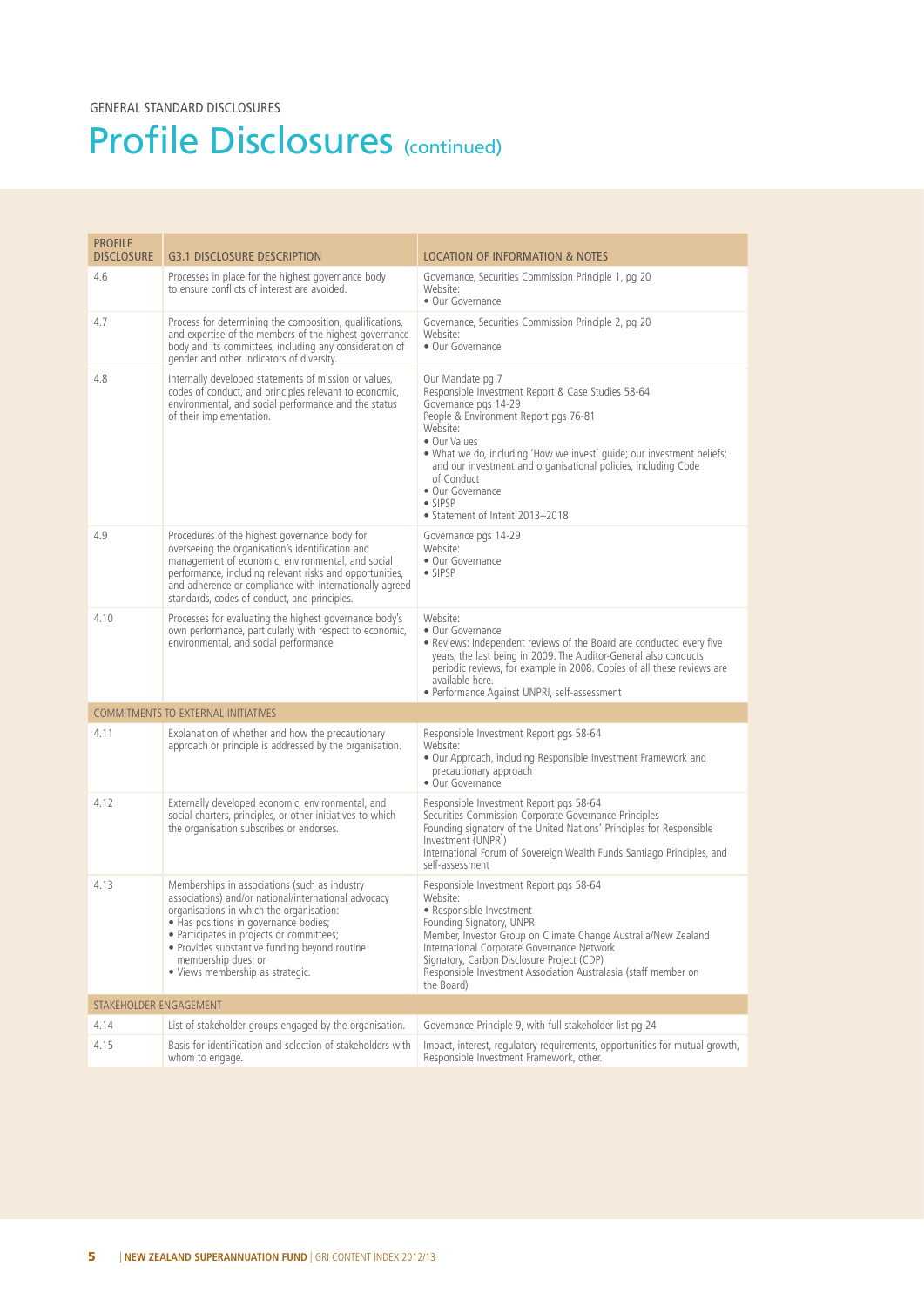#### Profile Disclosures (continued)

| <b>PROFILE</b><br><b>DISCLOSURE</b> | <b>G3.1 DISCLOSURE DESCRIPTION</b>                                                                                                                                                               | <b>LOCATION OF INFORMATION &amp; NOTES</b>                                                                                                                                                                                                                                                                                                                                                                                                                                                                                                                                                                                                                                                                                                                                                                                                                                                                                                                                                                                                                                                                                                                                                                                                                                                                                                                                                                                                                                                                                                                                                                                                                                                                                                                                                                                                                                                                                             |
|-------------------------------------|--------------------------------------------------------------------------------------------------------------------------------------------------------------------------------------------------|----------------------------------------------------------------------------------------------------------------------------------------------------------------------------------------------------------------------------------------------------------------------------------------------------------------------------------------------------------------------------------------------------------------------------------------------------------------------------------------------------------------------------------------------------------------------------------------------------------------------------------------------------------------------------------------------------------------------------------------------------------------------------------------------------------------------------------------------------------------------------------------------------------------------------------------------------------------------------------------------------------------------------------------------------------------------------------------------------------------------------------------------------------------------------------------------------------------------------------------------------------------------------------------------------------------------------------------------------------------------------------------------------------------------------------------------------------------------------------------------------------------------------------------------------------------------------------------------------------------------------------------------------------------------------------------------------------------------------------------------------------------------------------------------------------------------------------------------------------------------------------------------------------------------------------------|
| 4.16                                | Approaches to stakeholder engagement, including<br>frequency of engagement by type and by<br>stakeholder group.                                                                                  | The organisation is committed to regular, proactive stakeholder<br>engagement, and as noted above, is recognised by the International Forum<br>of Sovereign Wealth Funds (IFSWF) and Institute of Financial Stability for<br>its transparency.<br>Updated Engagement Process, in the Responsible Investment<br>Report, pgs 60-61<br>Governance Principles 4, 8 & 9, and reporting requirements pgs 22-23<br>Chair's Statement on ESG, In the Responsible Investment Report pg 58<br>Planned new stakeholder engagement initiatives Governance<br>Principles 9 pg 24<br>Investment and asset manager relationship management enhancements,<br>see Progress against our Strategic Plan, 3. Manager segmentation pg 85;<br>and peer relationship management in 5., pg 86<br>Breakdown of the Fund's ESG engagement activities with investee<br>companies during 2012/2013, Responsible Investment Report pg 62<br>Website:<br>• Engagement approach on ESG risk with investee companies and managers<br>$\bullet$ SIPSP<br>• Communications Policy<br>Wider stakeholder engagement channels include:<br>• Website – regularly updated<br>• Feedback function on website<br>• Annual Report<br>· Media announcements<br>• Statement of Intent, and other documents and reports<br>• Staff and stakeholder surveys and feedback channels<br>• Meetings and working groups with stakeholders such as NGOs and<br>Government agencies<br>Engagement undertaken specifically as part of the Annual Report/<br>Statement of Intent/website reporting preparation process:<br>• Meetings/interviews with selected Board members, managers, staff,<br>investees, partners, etc. for information gathering and confirmation<br>• Minister of Finance's 2013 Letter of Expectation and our response<br>• Meetings/liaison with The Treasury and the Office of the Auditor General<br>• Invitation to key stakeholders to provide feedback on Report |
| 4.17                                | Key topics and concerns that have been raised through<br>stakeholder engagement, and how the organisation has<br>responded to those key topics and concerns, including<br>through its reporting. | Staff culture survey, see Our People pg 76<br>Staff survey on risk awareness, see the table Progress against our Strategic<br>Plan, Raising and embedding risk awareness pg 12<br>Stakeholder survey regarding Guardians' public monthly reports and<br>website, see Governance Principles 9 pg 24; and Communication pg 63<br>Breakdown of the Fund's ESG engagement activities with investee<br>companies during 2012/2013, Responsible Investment Report pg 62<br>Responsible investment review of investment and asset managers,<br>Responsible Investment Performance Report, Integration pg 61<br>Exclusion of companies, in Updated Engagement Process pg 61<br>Response to 2009 Ministerial Direction regarding New Zealand investment<br>pg10-11, pgs 44-51.<br>Website:<br>• Independent reviews of performance and our responses<br>• Minister of Finance's 2013 Letter of Expectation and our response<br>• Responsible investment engagement process                                                                                                                                                                                                                                                                                                                                                                                                                                                                                                                                                                                                                                                                                                                                                                                                                                                                                                                                                                      |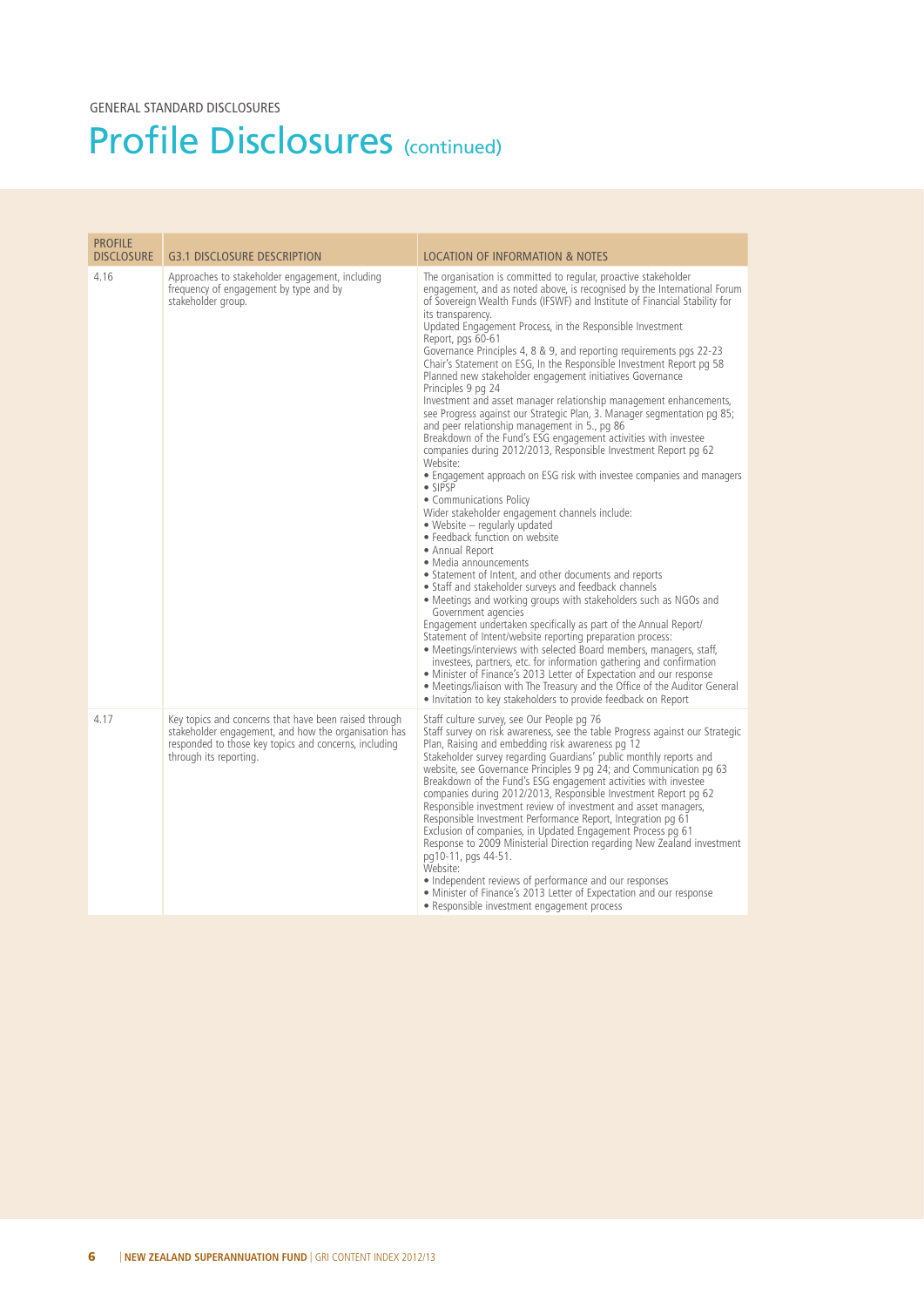#### Disclosures on Management Approach

| <b>DISCLOSURE</b> | <b>G3.1 DISCLOSURE DESCRIPTION</b>                                                                                                                          | <b>LOCATION OF INFORMATION &amp; NOTES</b>                                                                                                                                                                                                                                                                                                                                                                                               |
|-------------------|-------------------------------------------------------------------------------------------------------------------------------------------------------------|------------------------------------------------------------------------------------------------------------------------------------------------------------------------------------------------------------------------------------------------------------------------------------------------------------------------------------------------------------------------------------------------------------------------------------------|
|                   | DMA PS Disclosure on Management Approach - PRODUCT SAFETY                                                                                                   |                                                                                                                                                                                                                                                                                                                                                                                                                                          |
| FS <sub>1</sub>   | Policies with specific environmental and social<br>components applied to business lines.                                                                    | The organisation's 'business line' falls under the Asset Management<br>category of the GRI Financial Services Sector Supplement.<br>Responsible Investment Report & Case Studies pgs 58-64<br>Website <sup>®</sup><br>$\bullet$ SIPSP<br>• Responsible Investment                                                                                                                                                                        |
| FS <sub>2</sub>   | Procedures for assessing and screening environmental<br>and social risks in business lines                                                                  | Responsible Investment Report & Case Studies pgs 58-64<br>Website:<br>$\bullet$ SIPSP<br>• Responsible Investment                                                                                                                                                                                                                                                                                                                        |
| FS3               | Processes for monitoring clients' implementation of and<br>compliance with environmental and social requirements<br>included in agreements or transactions. | N/A                                                                                                                                                                                                                                                                                                                                                                                                                                      |
| FS4               | Process(es) for improving staff competency to implement<br>the environmental and social policies and procedures as<br>applied to business lines.            | Operational Report Highlights, Board and Staff Education Programme pg 69<br>Responsible Investment Report & Case Studies pgs 58-64<br>Our People pgs 76-79<br>Website:<br>$\bullet$ SIPSP<br>• Responsible Investment                                                                                                                                                                                                                    |
| FS <sub>5</sub>   | Interactions with clients/investees/business partners<br>regarding environmental and social risks and opportunities.                                        | Responsible Investment Report & Case Studies pgs 58-64<br>Investment and asset manager relationship management enhancements,<br>see Progress against our Strategic Plan, 3. Manager segmentation pg 85;<br>and peer relationship management in 5., pg 86<br>Website <sup>®</sup><br>· How we Invest<br>• Responsible Investment<br>. Exclusion of companies from the Fund for breaches of the Fund's<br>responsible investment standards |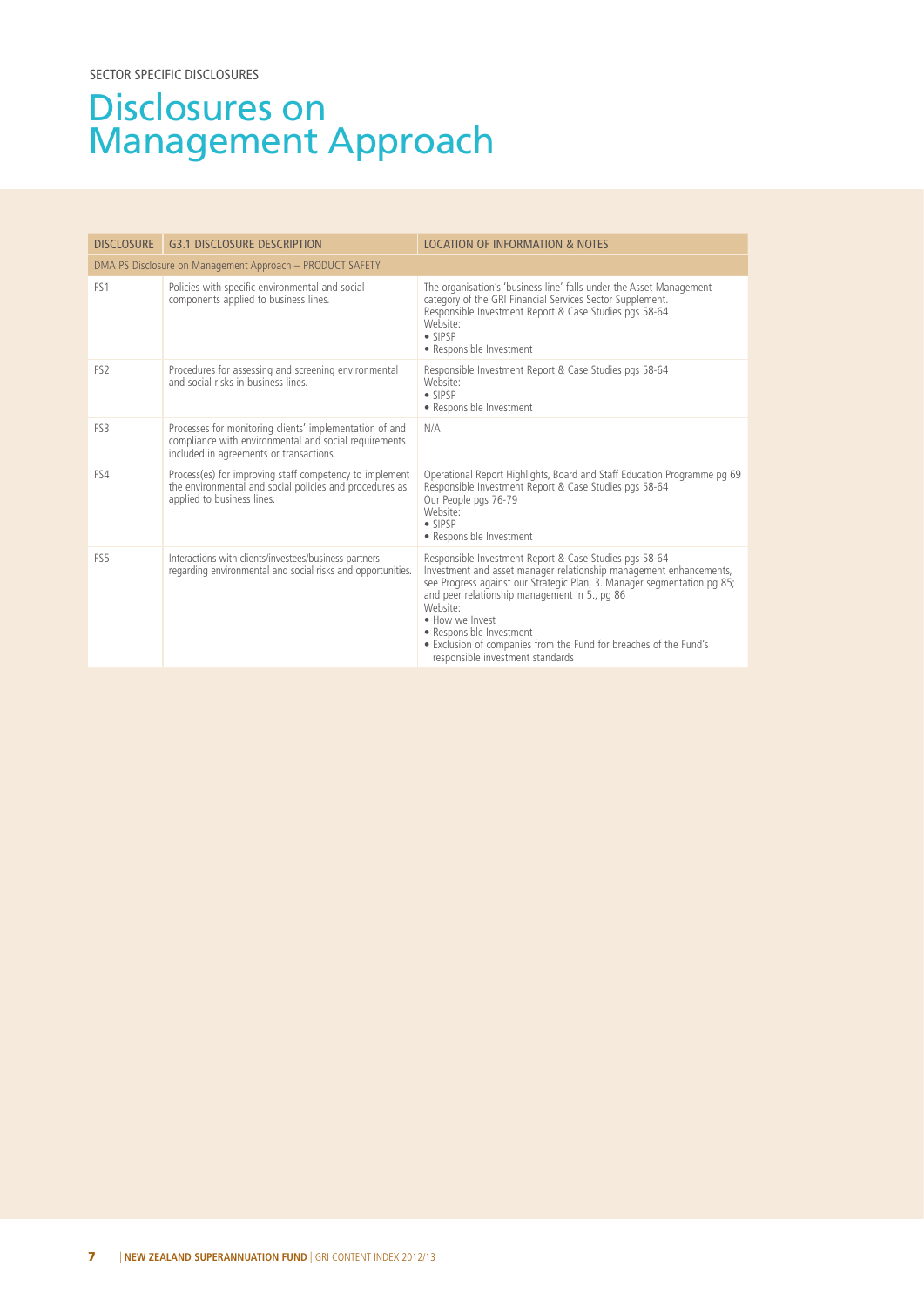#### Disclosures on Management Approach

| <b>DISCLOSURE</b>       | <b>G3.1 DISCLOSURE DESCRIPTION</b>                                                                                                                                                                      | LOCATION OF INFORMATION & NOTES                                                                                                                                                                                                                                                                                                                                                                                                                                                                                                      |
|-------------------------|---------------------------------------------------------------------------------------------------------------------------------------------------------------------------------------------------------|--------------------------------------------------------------------------------------------------------------------------------------------------------------------------------------------------------------------------------------------------------------------------------------------------------------------------------------------------------------------------------------------------------------------------------------------------------------------------------------------------------------------------------------|
|                         | DMA EC Management Approach - ECONOMIC                                                                                                                                                                   |                                                                                                                                                                                                                                                                                                                                                                                                                                                                                                                                      |
| Aspects                 | Economic performance, market presence, indirect<br>economic impacts.                                                                                                                                    | Chief Executive's Statement pgs 10-11<br>Risk Management pgs 25-27<br>Investment Report pgs 31-64<br>Operational Report pgs 68-74<br>Statement of Service Performance pgs 82-84<br>Progress against our Strategic Plan pgs 85-86<br>Website:<br>$\bullet$ SIPSP<br>• Responsible Investment                                                                                                                                                                                                                                          |
|                         | DMA EN Management Approach - ENVIRONMENT                                                                                                                                                                |                                                                                                                                                                                                                                                                                                                                                                                                                                                                                                                                      |
| Aspects                 | Materials; Energy; Water; Biodiversity; Emissions,<br>effluents and waste; Products and services; Compliance;<br>Transport; Overall approach                                                            | The organisation has an Environmental Policy, developed in 2009. Since<br>developing this Policy the organisation has moved to a building that has<br>a 5-star Green rating by the New Zealand Green Building Council.<br>As a responsible investor, the organisation strives to integrate<br>environmental concerns into its wider activities as an investment manager.<br>Environmental Performance pgs 80-81<br>Responsible Investment Report & Case Studies pgs 58-64<br>Website:<br>$\bullet$ SIPSP<br>• Responsible Investment |
| CATEGORY: SOCIAL        |                                                                                                                                                                                                         |                                                                                                                                                                                                                                                                                                                                                                                                                                                                                                                                      |
|                         | DMA LA Management Approach - Labour                                                                                                                                                                     |                                                                                                                                                                                                                                                                                                                                                                                                                                                                                                                                      |
| Aspects                 | Employment; Labour/management relations;<br>Occupational health and safety; Training and education;<br>Diversity and equal opportunity                                                                  | Our People pgs 76-79<br>Responsible Investment Report & Case Studies pgs 58-64<br>Board and Staff Education Programme pg 69<br>Website:<br>$\bullet$ SIPSP<br>• Responsible Investment                                                                                                                                                                                                                                                                                                                                               |
|                         | DMA HR Management Approach - Human Rights                                                                                                                                                               |                                                                                                                                                                                                                                                                                                                                                                                                                                                                                                                                      |
| Aspects                 | Investment and procurement practices; Non-<br>discrimination; Freedom of association and collective<br>bargaining; Child labour; Forced and compulsory labour;<br>Security practices; Indigenous rights | Responsible Investment Report & Case Studies pgs 58-64<br>Website:<br>• Responsible Investment<br>• Breaches of the Fund's responsible investment standards<br>• SIPSP                                                                                                                                                                                                                                                                                                                                                               |
|                         | DMA SO Management Approach - Social                                                                                                                                                                     |                                                                                                                                                                                                                                                                                                                                                                                                                                                                                                                                      |
| Aspects                 | Community; Corruption; Public policy; Anti-competitive<br>behaviour; Compliance                                                                                                                         | Governance pgs 14-29<br>Responsible Investment Report & Case Studies pgs 58-64<br>Website:<br>• Responsible Investment<br>• Exclusion of companies from the Fund for breaches of the Fund's<br>responsible investment standards<br>$\bullet$ SIPSP                                                                                                                                                                                                                                                                                   |
|                         | DMA PR Management Approach – Product Responsibility                                                                                                                                                     |                                                                                                                                                                                                                                                                                                                                                                                                                                                                                                                                      |
| Aspects                 | Customer health and safety; Product and service labelling                                                                                                                                               | N/A - Fund does not design / sell financial products and services<br>to consumers                                                                                                                                                                                                                                                                                                                                                                                                                                                    |
| <b>FS15</b><br>(SECTOR) | Policies for the fair design and sale of financial products<br>and services.                                                                                                                            | N/A                                                                                                                                                                                                                                                                                                                                                                                                                                                                                                                                  |
|                         | Marketing communications; Customer privacy; Compliance                                                                                                                                                  | N/A                                                                                                                                                                                                                                                                                                                                                                                                                                                                                                                                  |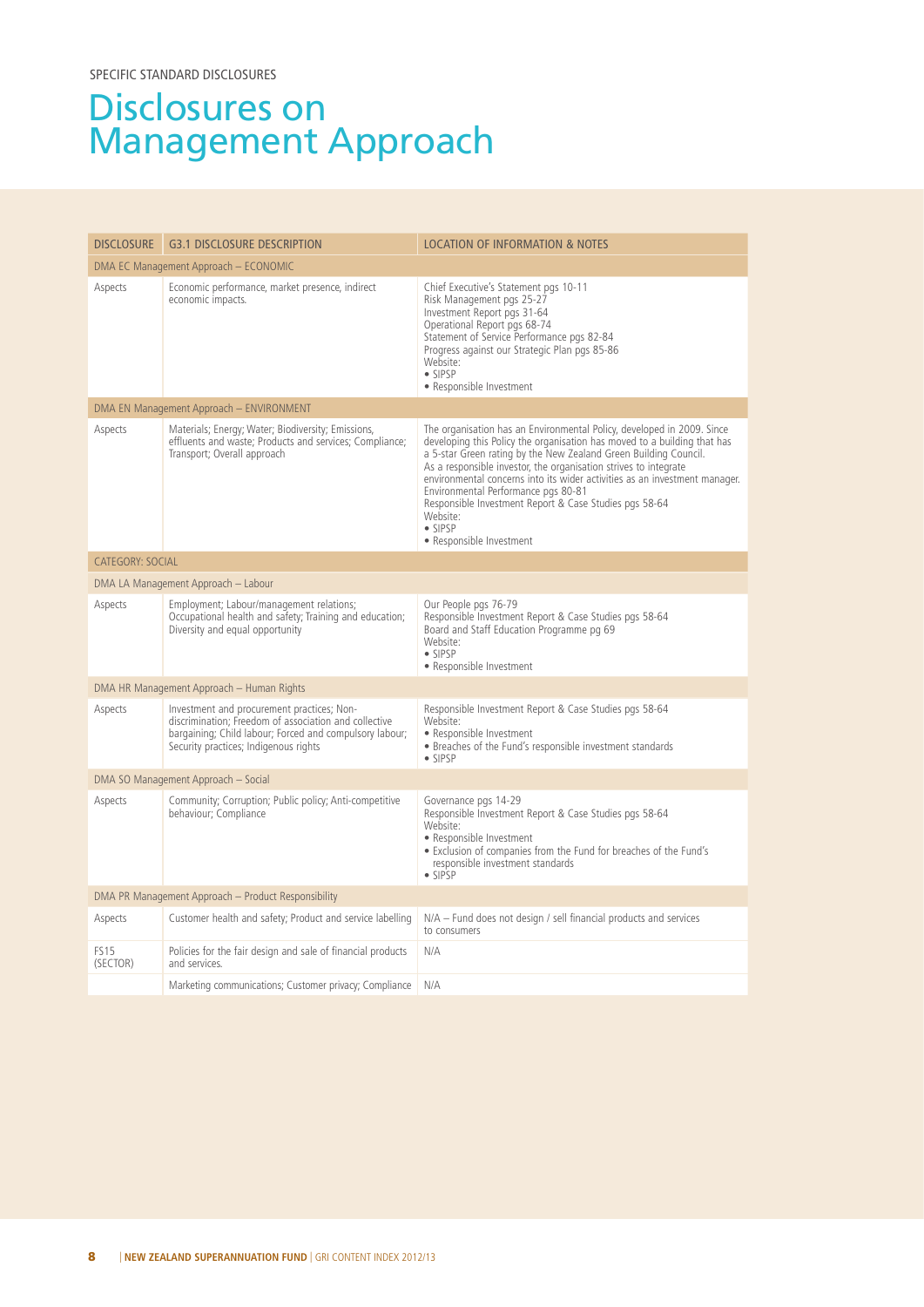# Product and Service Impact

| <b>DISCLOSURE</b> | G3.1 DISCLOSURE DESCRIPTION                                                                                                                                             | <b>LOCATION OF INFORMATION &amp; NOTES</b>                                                                                                                                                                                                                                                                                                                                                                       |
|-------------------|-------------------------------------------------------------------------------------------------------------------------------------------------------------------------|------------------------------------------------------------------------------------------------------------------------------------------------------------------------------------------------------------------------------------------------------------------------------------------------------------------------------------------------------------------------------------------------------------------|
| Product Portfolio |                                                                                                                                                                         |                                                                                                                                                                                                                                                                                                                                                                                                                  |
| FS <sub>6</sub>   | Percentage of the portfolio for business lines by specific<br>region, size (e.g. micro/SME/large) and by sector.                                                        | Countries where we invest pg 53<br>New Zealand Investments pgs 44-51<br>Table of New Zealand Investments pg 51<br>Global Investments pg 52<br>Additional information throughout the Investment Report pgs 31-64                                                                                                                                                                                                  |
| FS7               | Monetary value of products and services designed to<br>deliver a specific social benefit for each business line<br>broken down by purpose.                              | N/A for asset management business line. See FS11                                                                                                                                                                                                                                                                                                                                                                 |
| FS8               | Monetary value of products and services designed to<br>deliver a specific environmental benefit for each business<br>line broken down by purpose.                       | N/A for asset management business line. See FS11                                                                                                                                                                                                                                                                                                                                                                 |
| Audit             |                                                                                                                                                                         |                                                                                                                                                                                                                                                                                                                                                                                                                  |
| FS9               | Coverage and frequency of audits to assess<br>implementation of environmental and social policies and<br>risk assessment procedures.                                    | Audit of Financial Statements and non-financial information in the Annual<br>Report pgs 165-166, and pgs 194-195<br>Responsible Investment Report & Case Studies pgs 58-64<br>Website:<br>• Responsible Investment                                                                                                                                                                                               |
| Active Ownership  |                                                                                                                                                                         |                                                                                                                                                                                                                                                                                                                                                                                                                  |
| <b>FS10</b>       | Percentage and number of companies held in<br>the institution's portfolio with which the reporting<br>organisation has interacted on environmental<br>or social issues. | Number - Breakdown of the Fund's engagement activities in the<br>Responsible Investment Report, pg 62<br>Percentage - not reported.                                                                                                                                                                                                                                                                              |
| <b>FS11</b>       | Percentage of assets subject to positive and negative<br>environmental or social screening.                                                                             | Our portfolio monitoring service analyses the performance of the equity<br>portfolio against recognised environmental, social or governance (ESG)<br>standards. This service currently covers 100% of the portfolio for exclusion<br>screening and an estimated 90% for ESG standards. In the unlisted<br>market, our managers are required to identify and manage significant ESG<br>risks in their portfolios. |
| <b>FS12</b>       | Voting polic(ies) applied to environmental or social<br>issues for shares over which the reporting organisation<br>holds the right to vote shares or advises on voting. | Responsible Investment Report pg 62<br>Website <sup>.</sup><br>• Proxy voting overview and six monthly reports                                                                                                                                                                                                                                                                                                   |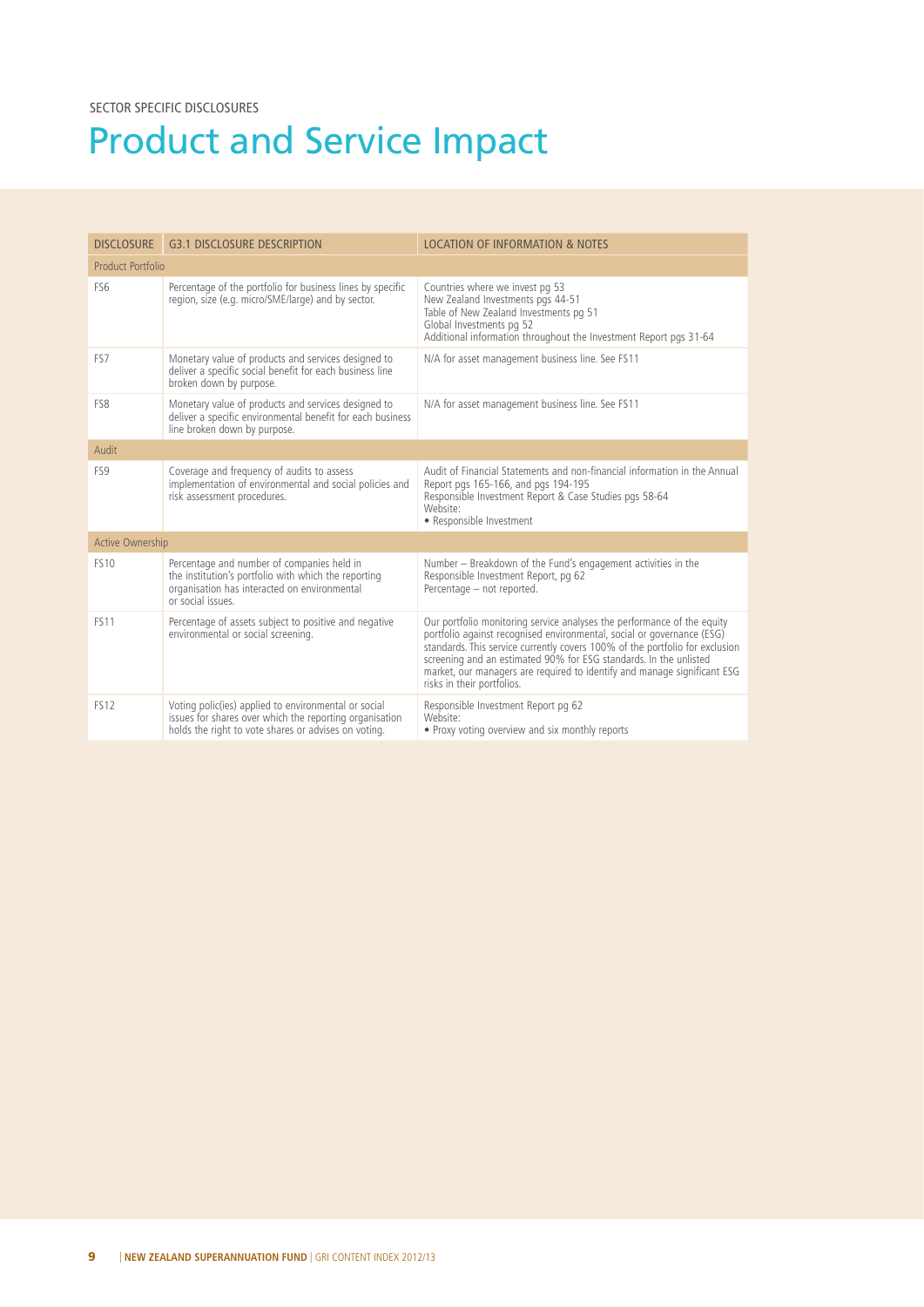# Product and Service Impact

| <b>DISCLOSURE</b>                | <b>G3.1 DISCLOSURE DESCRIPTION</b>                                                                                                                                                                                                        | <b>LOCATION OF INFORMATION &amp; NOTES</b>                                                                                                                                                                                                                                                                                                     |
|----------------------------------|-------------------------------------------------------------------------------------------------------------------------------------------------------------------------------------------------------------------------------------------|------------------------------------------------------------------------------------------------------------------------------------------------------------------------------------------------------------------------------------------------------------------------------------------------------------------------------------------------|
| <b>CATEGORY: ECONOMIC</b>        |                                                                                                                                                                                                                                           |                                                                                                                                                                                                                                                                                                                                                |
| Economic Performance             |                                                                                                                                                                                                                                           |                                                                                                                                                                                                                                                                                                                                                |
| EC <sub>1</sub>                  | Direct economic value generated and distributed,<br>including revenues, operating costs, employee<br>compensation, donations and other community<br>investments, retained earnings, and payments to capital<br>providers and governments. | Performance Summary pgs 2-3<br>Financial Statements & Notes pgs 92-193                                                                                                                                                                                                                                                                         |
| EC <sub>2</sub>                  | Financial implications and other risks and opportunities<br>for the organisation's activities due to climate change.                                                                                                                      | References in Chair's Statement on ESG, pg 58 and Responsible<br>Investment Report pgs 59 and 62<br>Website:<br>• Investment Themes and Resource Sustainability (presentation by<br>Aaron Drew)<br>The Guardians is a member of the Investor Group on Climate Change<br>Australia/New Zealand and a signatory to the Carbon Disclosure Project |
| EC <sub>3</sub>                  | Coverage of the organisation's defined benefit<br>plan obligations.                                                                                                                                                                       | N/A                                                                                                                                                                                                                                                                                                                                            |
| EC4                              | Significant financial assistance received from government.                                                                                                                                                                                | N/A                                                                                                                                                                                                                                                                                                                                            |
| Market Presence                  |                                                                                                                                                                                                                                           |                                                                                                                                                                                                                                                                                                                                                |
| EC <sub>5</sub>                  | Range of ratios of standard entry level wage by gender<br>compared to local minimum wage at significant<br>locations of operation.                                                                                                        | Not reported.                                                                                                                                                                                                                                                                                                                                  |
| EC <sub>6</sub>                  | Policy, practices, and proportion of spending on locally-<br>based suppliers at significant locations of operation.                                                                                                                       | Not reported.                                                                                                                                                                                                                                                                                                                                  |
| EC7                              | Procedures for local hiring and proportion of senior<br>management hired from the local community at<br>significant locations of operation.                                                                                               | Not reported.                                                                                                                                                                                                                                                                                                                                  |
| <b>Indirect Economic Impacts</b> |                                                                                                                                                                                                                                           |                                                                                                                                                                                                                                                                                                                                                |
| EC8                              | Development and impact of infrastructure investments<br>and services provided primarily for public benefit through<br>commercial, in-kind, or pro bono engagement.                                                                        | N/A (our whole business is for public benefit)                                                                                                                                                                                                                                                                                                 |
| EC <sub>9</sub>                  | Understanding and describing significant indirect<br>economic impacts, including the extent of impacts.                                                                                                                                   | Not reported.                                                                                                                                                                                                                                                                                                                                  |
| <b>CATEGORY: ENVIRONMENTAL</b>   |                                                                                                                                                                                                                                           |                                                                                                                                                                                                                                                                                                                                                |
| <b>Materials</b>                 |                                                                                                                                                                                                                                           |                                                                                                                                                                                                                                                                                                                                                |
| EN <sub>1</sub>                  | Materials used by weight or volume.                                                                                                                                                                                                       | Not reported.                                                                                                                                                                                                                                                                                                                                  |
| EN <sub>2</sub>                  | Percentage of materials used that are recycled<br>input materials.                                                                                                                                                                        | Not reported.                                                                                                                                                                                                                                                                                                                                  |
| Energy                           |                                                                                                                                                                                                                                           |                                                                                                                                                                                                                                                                                                                                                |
| EN3                              | Direct energy consumption by primary energy source.                                                                                                                                                                                       | Environmental Performance pgs 80-81<br>Carbon footprint, estimated kilometres flown per FTE, and electricity<br>use per FTE pg 81<br>The Guardians operates from Zurich House, which has received a five-star<br>rating from the New Zealand Green Building Council.                                                                           |
| EN4                              | Indirect energy consumption by primary source.                                                                                                                                                                                            | Not reported.                                                                                                                                                                                                                                                                                                                                  |
| EN <sub>5</sub>                  | Energy saved due to conservation and<br>efficiency improvements.                                                                                                                                                                          | Drop in electricity use and kilometres flown, see Environmental<br>Performance pgs 80-81                                                                                                                                                                                                                                                       |
| EN6                              | Initiatives to provide energy-efficient or renewable<br>energy based products and services, and reductions in<br>energy requirements as a result of these initiatives.                                                                    | N/A                                                                                                                                                                                                                                                                                                                                            |
| EN7                              | Initiatives to reduce indirect energy consumption and<br>reductions achieved.                                                                                                                                                             | Environmental Performance pgs 80-81                                                                                                                                                                                                                                                                                                            |
| Water                            |                                                                                                                                                                                                                                           |                                                                                                                                                                                                                                                                                                                                                |
| EN8                              | Total water withdrawal by source.                                                                                                                                                                                                         | Not reported.<br>Zurich House includes facilities for rain water harvesting. Water<br>is supplied by Watercare.                                                                                                                                                                                                                                |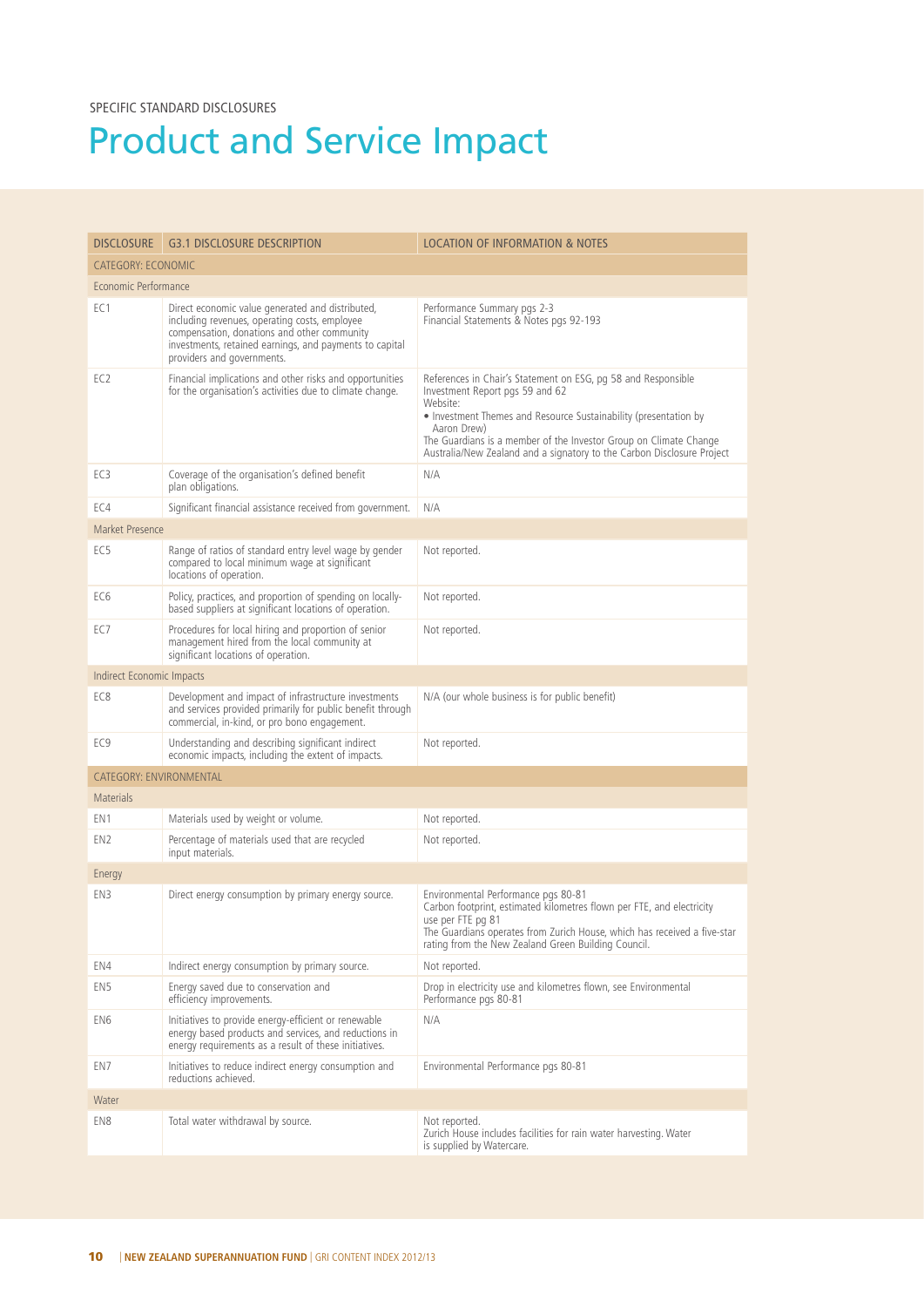| <b>DISCLOSURE</b>              | <b>G3.1 DISCLOSURE DESCRIPTION</b>                                                                                                                                                                                     | <b>LOCATION OF INFORMATION &amp; NOTES</b>                                                                                                                       |
|--------------------------------|------------------------------------------------------------------------------------------------------------------------------------------------------------------------------------------------------------------------|------------------------------------------------------------------------------------------------------------------------------------------------------------------|
| EN <sub>9</sub>                | Water sources significantly affected by<br>withdrawal of water.                                                                                                                                                        | Not reported.                                                                                                                                                    |
| <b>EN10</b>                    | Percentage and total volume of water recycled<br>and reused.                                                                                                                                                           | Not reported.                                                                                                                                                    |
| Biodiversity                   |                                                                                                                                                                                                                        |                                                                                                                                                                  |
| <b>EN11</b>                    | Location and size of land owned, leased, managed in,<br>or adjacent to, protected areas and areas of high<br>biodiversity value outside protected areas.                                                               | N/A<br>For information on selected underlying investments, see Responsible<br>Investment Report & Case Studies pgs 58-64<br>Website:<br>• Responsible Investment |
| <b>EN12</b>                    | Description of significant impacts of activities, products,<br>and services on biodiversity in protected areas and areas<br>of high biodiversity value outside protected areas.                                        | N/A<br>For information on selected underlying investments, see Responsible<br>Investment Report & Case Studies pgs 58-64                                         |
| <b>EN13</b>                    | Habitats protected or restored.                                                                                                                                                                                        | N/A<br>For information on selected underlying investments, see Responsible<br>Investment Report & Case Studies pgs 58-64                                         |
| <b>EN14</b>                    | Strategies, current actions, and future plans for<br>managing impacts on biodiversity.                                                                                                                                 | Fund requires forests to be managed in line with Forest Stewardship<br>Council (FSC) standards.<br>FarmRight's Responsible Farming Policy pg 64                  |
| EN <sub>15</sub>               | Number of IUCN Red List species and national<br>conservation list species with habitats in areas affected<br>by operations, by level of extinction risk.                                                               | NIL<br>Fund requires forests to be managed in line with FSC standards.                                                                                           |
| Emissions, Effluents and Waste |                                                                                                                                                                                                                        |                                                                                                                                                                  |
| <b>EN16</b>                    | Total direct and indirect greenhouse gas emissions<br>by weight.                                                                                                                                                       | CarboNZero audit and carbon footprint pgs 80-81                                                                                                                  |
| <b>EN17</b>                    | Other relevant indirect greenhouse gas emissions<br>by weight.                                                                                                                                                         | CarboNZero audit and carbon footprint pgs 80-81                                                                                                                  |
| <b>EN18</b>                    | Initiatives to reduce greenhouse gas emissions and<br>reductions achieved.                                                                                                                                             | Environmental Performance pgs 80-81                                                                                                                              |
| <b>EN19</b>                    | Emissions of ozone-depleting substances by weight.                                                                                                                                                                     | Environmental Performance pgs 80-81                                                                                                                              |
| EN <sub>20</sub>               | NOx, SOx, and other significant air emissions by type<br>and weight.                                                                                                                                                   | Not reported.                                                                                                                                                    |
| <b>EN21</b>                    | Total water discharge by quality and destination.                                                                                                                                                                      | Not reported.                                                                                                                                                    |
| <b>EN22</b>                    | Total weight of waste by type and disposal method.                                                                                                                                                                     | Environmental Performance pgs 80-81                                                                                                                              |
| <b>EN23</b>                    | Total number and volume of significant spills.                                                                                                                                                                         | N/A                                                                                                                                                              |
| <b>EN24</b>                    | Weight of transported, imported, exported, or treated<br>waste deemed hazardous under the terms of the Basel<br>Convention Annex I, II, III, and VIII, and percentage of<br>transported waste shipped internationally. | N/A                                                                                                                                                              |
| <b>EN25</b>                    | Identity, size, protected status, and biodiversity value<br>of water bodies and related habitats significantly<br>affected by the reporting organisation's discharges<br>of water and runoff.                          | N/A                                                                                                                                                              |
| <b>Products and Services</b>   |                                                                                                                                                                                                                        |                                                                                                                                                                  |
| <b>EN26</b>                    | Initiatives to mitigate environmental impacts of products<br>and services, and extent of impact mitigation.                                                                                                            | N/A                                                                                                                                                              |
| <b>EN27</b>                    | Percentage of products sold and their packaging<br>materials that are reclaimed by category.                                                                                                                           | N/A                                                                                                                                                              |
| Compliance                     |                                                                                                                                                                                                                        |                                                                                                                                                                  |
| <b>EN28</b>                    | Monetary value of significant fines and total number of<br>non-monetary sanctions for non-compliance with<br>environmental laws and regulations.                                                                       | <b>NIL</b>                                                                                                                                                       |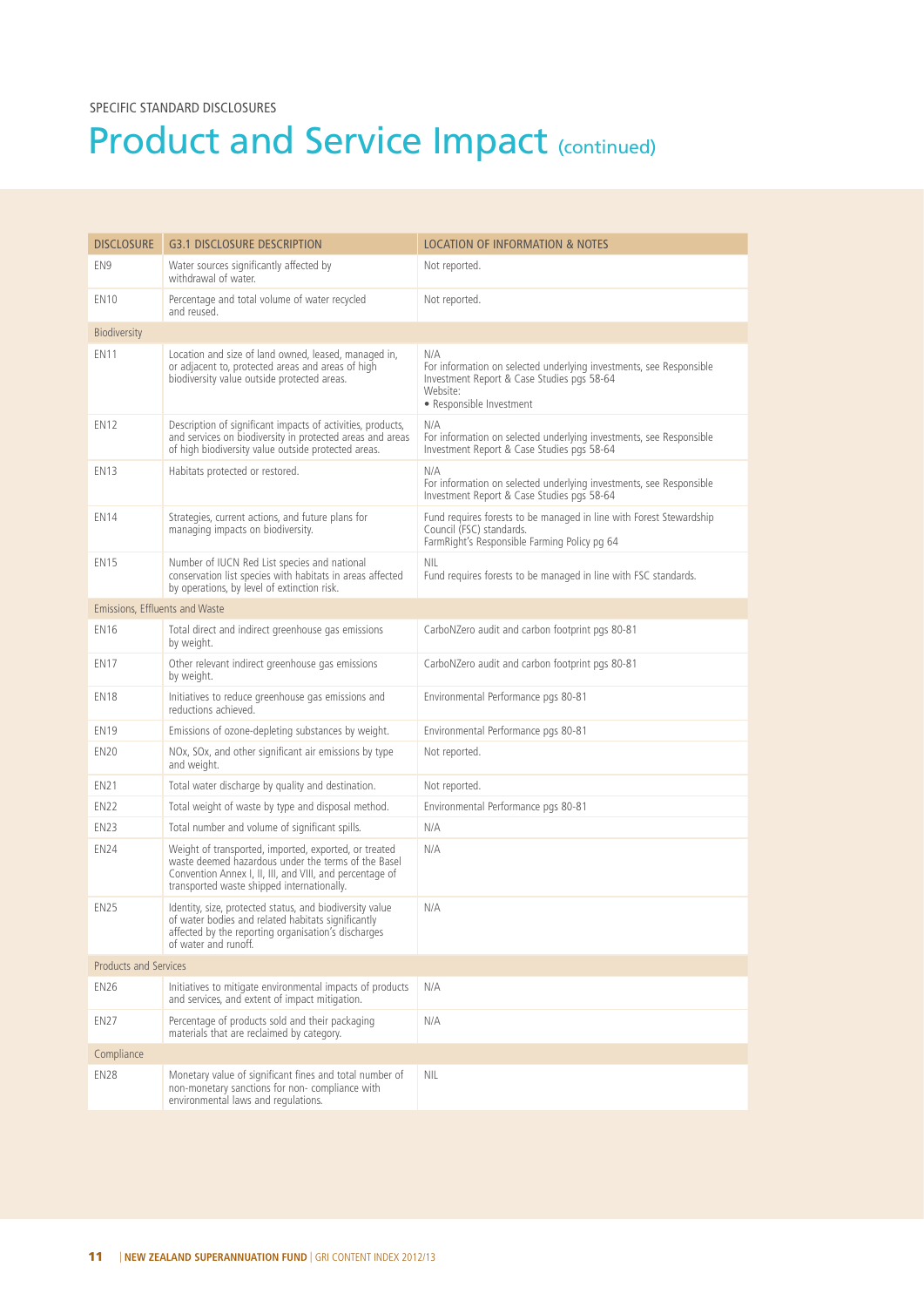| <b>DISCLOSURE</b>               | <b>G3.1 DISCLOSURE DESCRIPTION</b>                                                                                                                                                           | <b>LOCATION OF INFORMATION &amp; NOTES</b>                                                                                                                                                                                                                                                                                                                   |
|---------------------------------|----------------------------------------------------------------------------------------------------------------------------------------------------------------------------------------------|--------------------------------------------------------------------------------------------------------------------------------------------------------------------------------------------------------------------------------------------------------------------------------------------------------------------------------------------------------------|
| Transport                       |                                                                                                                                                                                              |                                                                                                                                                                                                                                                                                                                                                              |
| <b>EN29</b>                     | Significant environmental impacts of transporting<br>products and other goods and materials used for the<br>organisation's operations, and transporting members of<br>the workforce.         | Environmental Performance pgs 80-81                                                                                                                                                                                                                                                                                                                          |
| Overall                         |                                                                                                                                                                                              |                                                                                                                                                                                                                                                                                                                                                              |
| <b>EN30</b>                     | Total environmental protection expenditures and<br>investments by type.                                                                                                                      | Not reported.                                                                                                                                                                                                                                                                                                                                                |
| <b>CATEGORY: SOCIAL</b>         |                                                                                                                                                                                              |                                                                                                                                                                                                                                                                                                                                                              |
|                                 | SUB-CATEGORY: LABOUR PRACTICES AND DECENT WORK                                                                                                                                               |                                                                                                                                                                                                                                                                                                                                                              |
| Employment                      |                                                                                                                                                                                              |                                                                                                                                                                                                                                                                                                                                                              |
| LA1                             | Total workforce by employment type, employment<br>contract, and region, broken down by gender.                                                                                               | Partially reported, see Our People pgs 76-79                                                                                                                                                                                                                                                                                                                 |
| LA <sub>2</sub>                 | Total number and rate of new employee hires and<br>employee turnover by age group, gender, and region.                                                                                       | Male and female turnover, Our People pg 78                                                                                                                                                                                                                                                                                                                   |
| LA3                             | Benefits provided to full-time employees that are not<br>provided to temporary or part-time employees, by<br>major operations.                                                               | The Guardians provides, on a discretionary basis, health, life and income<br>continuance insurance cover to all full-time and part-time staff. Temporary<br>staff are not eligible.                                                                                                                                                                          |
| LA15                            | Return to work and retention rates after parental leave,<br>by gender.                                                                                                                       | Our People pg 78<br>Flexible return to work arrangements are applied on a case by case basis.                                                                                                                                                                                                                                                                |
| Labour/management relations     |                                                                                                                                                                                              |                                                                                                                                                                                                                                                                                                                                                              |
| LA4                             | Percentage of employees covered by collective<br>bargaining agreements.                                                                                                                      | Zero                                                                                                                                                                                                                                                                                                                                                         |
| LA5                             | Minimum notice period(s) regarding significant<br>operational changes, including whether it is specified in<br>collective agreements.                                                        | Not reported.<br>Affected staff are engaged in any change processes.                                                                                                                                                                                                                                                                                         |
| Occupational health and safety  |                                                                                                                                                                                              |                                                                                                                                                                                                                                                                                                                                                              |
| LA6                             | Percentage of total workforce represented in formal joint<br>management-worker health and safety committees that<br>help monitor and advise on occupational health and<br>safety programmes. | 6.51%                                                                                                                                                                                                                                                                                                                                                        |
| LA7                             | Rates of injury, occupational diseases, lost days, and<br>absenteeism, and number of work-related fatalities by<br>region and by gender.                                                     | Zero LTIs<br>LTIs and Absenteeism, see Our People pg 78                                                                                                                                                                                                                                                                                                      |
| LA8                             | Education, training, counselling, prevention, and risk-<br>control programmes in place to assist workforce<br>members, their families, or community members<br>regarding serious diseases.   | Information on the organisation's pandemic policy is included in induction<br>and additional support is provided where the need arises.<br>Company-provided health insurance programme includes access to<br>information and advice.<br>Staff have access to an Occupational Health Nurse.<br>Counselling assistance via an EAP programme is also available. |
| LA <sub>9</sub>                 | Health and safety topics covered in formal agreements<br>with trade unions.                                                                                                                  | N/A                                                                                                                                                                                                                                                                                                                                                          |
| Training and education          |                                                                                                                                                                                              |                                                                                                                                                                                                                                                                                                                                                              |
| LA10                            | Average hours of training per year per employee by<br>gender, and by employee category.                                                                                                      | Not reported.<br>Individual development plans are linked to business unit strategies. A<br>training budget is assigned to these development activities.                                                                                                                                                                                                      |
| LA11                            | Programmes for skills management and lifelong learning<br>that support the continued employability of employees<br>and assist them in managing career endings.                               | Our People pgs 76-77<br>Board and staff education programme pg 69                                                                                                                                                                                                                                                                                            |
| LA <sub>12</sub>                | Percentage of employees receiving regular performance<br>and career development reviews, by gender.                                                                                          | 100%                                                                                                                                                                                                                                                                                                                                                         |
| Diversity and equal opportunity |                                                                                                                                                                                              |                                                                                                                                                                                                                                                                                                                                                              |
| LA13                            | Composition of governance bodies and breakdown of<br>employees per employee category according to gender,<br>age group, minority group membership, and other<br>indicators of diversity.     | Our People pgs 78-79<br>Board Members pgs 16-17<br>Management Team pgs 18-19                                                                                                                                                                                                                                                                                 |
|                                 |                                                                                                                                                                                              |                                                                                                                                                                                                                                                                                                                                                              |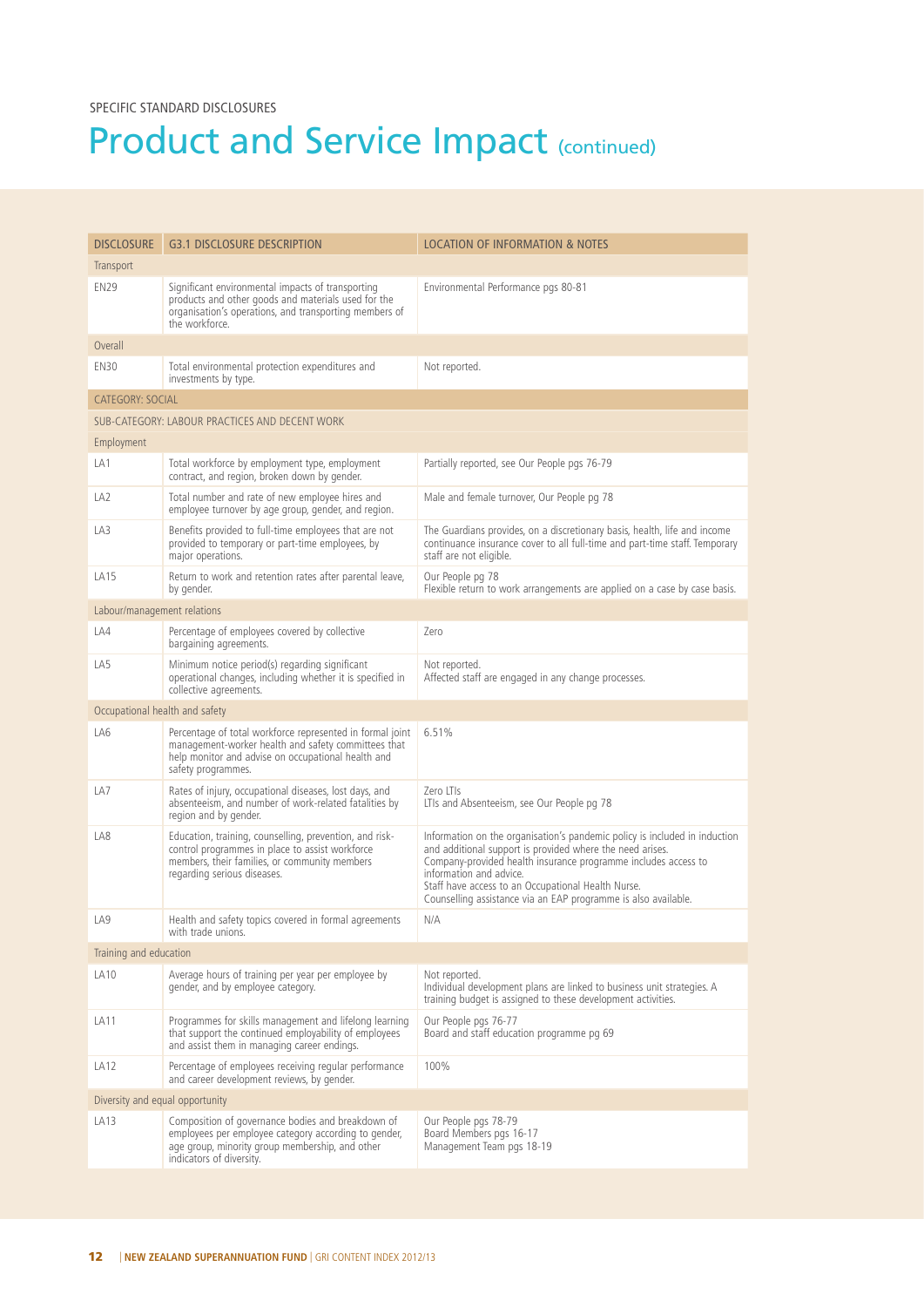| <b>DISCLOSURE</b>                    | <b>G3.1 DISCLOSURE DESCRIPTION</b>                                                                                                                                                                                           | <b>LOCATION OF INFORMATION &amp; NOTES</b>                                                                                                                                                                                                                                                                                                                                                     |
|--------------------------------------|------------------------------------------------------------------------------------------------------------------------------------------------------------------------------------------------------------------------------|------------------------------------------------------------------------------------------------------------------------------------------------------------------------------------------------------------------------------------------------------------------------------------------------------------------------------------------------------------------------------------------------|
| Equal remuneration for women and men |                                                                                                                                                                                                                              |                                                                                                                                                                                                                                                                                                                                                                                                |
| LA14                                 | Ratio of basic salary and remuneration of women to men<br>by employee category, by significant locations of operation.                                                                                                       | Not reported.                                                                                                                                                                                                                                                                                                                                                                                  |
|                                      | <b>SUB-CATEGORY: HUMAN RIGHTS</b>                                                                                                                                                                                            |                                                                                                                                                                                                                                                                                                                                                                                                |
|                                      | Investment and procurement practices                                                                                                                                                                                         |                                                                                                                                                                                                                                                                                                                                                                                                |
| HR <sub>1</sub>                      | Percentage and total number of significant investment<br>agreements and contracts that include clauses<br>incorporating human rights concerns, or that have<br>undergone human rights screening.                             | Agreements and contracts – not reported.<br>All investment mandates and new investment initiatives undergo Responsible<br>Investment due diligence to identify if there are human rights concerns, and<br>to have these integrated into investment agreements where relevant.<br>For information: Responsible Investment Report & Case Studies pgs 58-64<br>Website:<br>Responsible Investment |
| HR <sub>2</sub>                      | Percentage of significant suppliers, contractors and other<br>business partners that have undergone human rights<br>screening, and actions taken.                                                                            | Not reported.                                                                                                                                                                                                                                                                                                                                                                                  |
| HR <sub>3</sub>                      | Total hours of employee training on policies and<br>procedures concerning aspects of human rights that are<br>relevant to operations, including the percentage of<br>employees trained                                       | Not yet reported.<br>Our responsible investment policy, which includes information on human<br>rights issues, is included in staff inductions.<br>During 2012/13, 14 staff enrolled in Responsible Investment<br>Academy training which includes aspects of human rights training<br>relevant to investments.                                                                                  |
| Non-discrimination                   |                                                                                                                                                                                                                              |                                                                                                                                                                                                                                                                                                                                                                                                |
| HR4                                  | Total number of incidents of discrimination and<br>corrective actions taken.                                                                                                                                                 | <b>NIL</b>                                                                                                                                                                                                                                                                                                                                                                                     |
|                                      | Freedom of association and collective bargaining                                                                                                                                                                             |                                                                                                                                                                                                                                                                                                                                                                                                |
| HR <sub>5</sub>                      | Operations and significant suppliers identified in which<br>the right to exercise freedom of association and<br>collective bargaining may be violated or at significant<br>risk, and actions taken to support these rights.  | <b>NIL</b>                                                                                                                                                                                                                                                                                                                                                                                     |
| Child labour                         |                                                                                                                                                                                                                              |                                                                                                                                                                                                                                                                                                                                                                                                |
| HR <sub>6</sub>                      | Operations and significant suppliers identified as having<br>significant risk for incidents of child labour, and<br>measures taken to contribute to the effective abolition of<br>child labour.                              | <b>NIL</b>                                                                                                                                                                                                                                                                                                                                                                                     |
| Forced and compulsory labour         |                                                                                                                                                                                                                              |                                                                                                                                                                                                                                                                                                                                                                                                |
| HR7                                  | Operations and significant suppliers identified as having<br>significant risk for incidents of forced or compulsory<br>labour, and measures to contribute to the elimination of<br>all forms of forced or compulsory labour. | <b>NIL</b>                                                                                                                                                                                                                                                                                                                                                                                     |
| Security practices                   |                                                                                                                                                                                                                              |                                                                                                                                                                                                                                                                                                                                                                                                |
| HR8                                  | Percentage of security personnel trained in the<br>organisation's policies or procedures concerning aspects<br>of human rights that are relevant to operations.                                                              | N/A                                                                                                                                                                                                                                                                                                                                                                                            |
| Indigenous rights                    |                                                                                                                                                                                                                              |                                                                                                                                                                                                                                                                                                                                                                                                |
| HR9                                  | Total number of incidents of violations involving rights of<br>indigenous people and actions taken.                                                                                                                          | NIL                                                                                                                                                                                                                                                                                                                                                                                            |
| Assessment                           |                                                                                                                                                                                                                              |                                                                                                                                                                                                                                                                                                                                                                                                |
| <b>HR10</b>                          | Percentage and total number of operations that<br>have been subject to human rights reviews and/or<br>impact assessments.                                                                                                    | <b>NIL</b>                                                                                                                                                                                                                                                                                                                                                                                     |
| Remediation                          |                                                                                                                                                                                                                              |                                                                                                                                                                                                                                                                                                                                                                                                |
| <b>HR11</b>                          | Number of grievances related to human rights<br>filed, addressed, and resolved through formal<br>grievance mechanisms.                                                                                                       | <b>NIL</b>                                                                                                                                                                                                                                                                                                                                                                                     |
|                                      |                                                                                                                                                                                                                              |                                                                                                                                                                                                                                                                                                                                                                                                |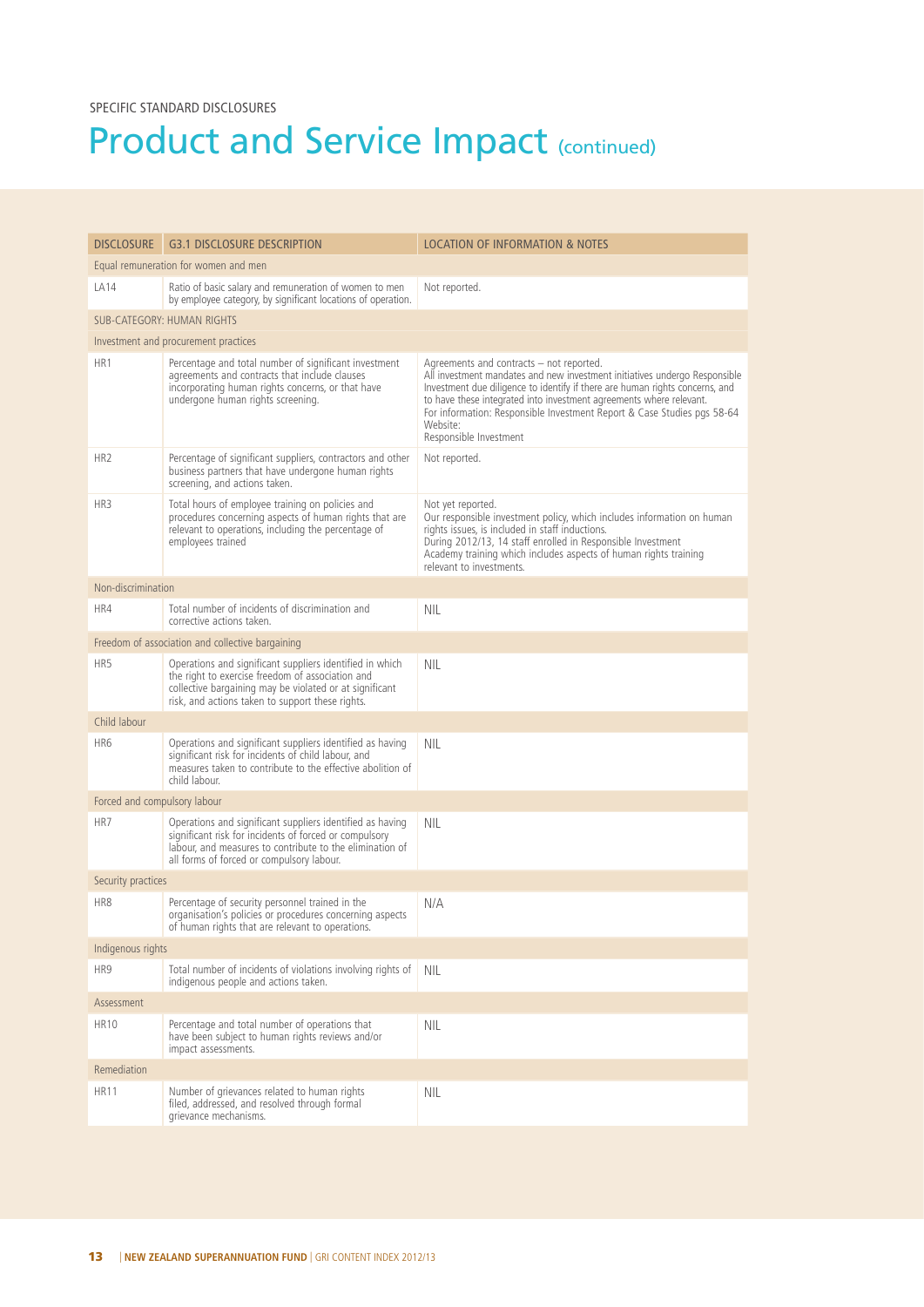| <b>DISCLOSURE</b>             | <b>G3.1 DISCLOSURE DESCRIPTION</b>                                                                                                                                                                              | <b>LOCATION OF INFORMATION &amp; NOTES</b>           |
|-------------------------------|-----------------------------------------------------------------------------------------------------------------------------------------------------------------------------------------------------------------|------------------------------------------------------|
| <b>SUB-CATEGORY: SOCIETY</b>  |                                                                                                                                                                                                                 |                                                      |
| Local Community               |                                                                                                                                                                                                                 |                                                      |
| SO <sub>1</sub>               | Percentage of operations with implemented local<br>community engagement, impact assessments, and<br>development programmes.                                                                                     | N/A                                                  |
| <b>SO9</b>                    | Operations with significant potential or actual negative<br>impacts on local communities.                                                                                                                       | NIL                                                  |
| SO <sub>10</sub>              | Prevention and mitigation measures implemented in<br>operations with significant potential or actual negative<br>impacts on local communities.                                                                  | N/A                                                  |
| FS <sub>13</sub>              | Access points in low-populated or economically<br>disadvantaged areas by type.                                                                                                                                  | N/A                                                  |
| <b>FS14</b>                   | Initiatives to improve access to financial services for<br>disadvantaged people.                                                                                                                                | N/A                                                  |
| Corruption                    |                                                                                                                                                                                                                 |                                                      |
| SO <sub>2</sub>               | Percentage and total number of business units analysed<br>for risks related to corruption.                                                                                                                      | 100%                                                 |
| <b>SO3</b>                    | Percentage of employees trained in organisation's anti-<br>corruption policies and procedures.                                                                                                                  | 100%                                                 |
| SO4                           | Actions taken in response to incidents of corruption.                                                                                                                                                           | <b>NIL</b>                                           |
| Public policy                 |                                                                                                                                                                                                                 |                                                      |
| <b>SO5</b>                    | Public policy positions and participation in public policy<br>development and lobbying.                                                                                                                         | Website:<br>Statement of Intent pg 22<br>Submissions |
| <b>SO6</b>                    | Total value of financial and in-kind contributions to political<br>parties, politicians, and related institutions by country.                                                                                   | <b>NIL</b>                                           |
| Anti-competitive behaviour    |                                                                                                                                                                                                                 |                                                      |
| SO <sub>7</sub>               | Total number of legal actions for anti-competitive<br>behaviour, anti-trust, and monopoly practices and<br>their outcomes.                                                                                      | <b>NIL</b>                                           |
| Compliance                    |                                                                                                                                                                                                                 |                                                      |
| <b>SO8</b>                    | Monetary value of significant fines and total number of<br>non-monetary sanctions for non-compliance with laws<br>and regulations.                                                                              | NIL                                                  |
|                               | SUB-CATEGORY: PRODUCT RESPONSIBILITY                                                                                                                                                                            |                                                      |
| Customer health and safety    |                                                                                                                                                                                                                 |                                                      |
| PR <sub>1</sub>               | Life cycle stages in which health and safety impacts of<br>products and services are assessed for improvement, and<br>percentage of significant products and services<br>categories subject to such procedures. | N/A                                                  |
| PR <sub>2</sub>               | Total number of incidents of non-compliance with<br>regulations and voluntary codes concerning health and<br>safety impacts of products and services during their life<br>cycle, by type of outcomes.           | N/A                                                  |
| Product and service labelling |                                                                                                                                                                                                                 |                                                      |
| PR3                           | Type of product and service information required by<br>procedures, and percentage of significant products and<br>services subject to such information requirements.                                             | N/A                                                  |
| PR4                           | Total number of incidents of non-compliance with<br>regulations and voluntary codes concerning product and<br>service information and labeling, by type of outcomes.                                            | N/A                                                  |
| PR <sub>5</sub>               | Practices related to customer satisfaction, including<br>results of surveys measuring customer satisfaction.                                                                                                    | N/A                                                  |
| FS <sub>16</sub>              | Initiatives to enhance financial literacy by type<br>of beneficiary.                                                                                                                                            | N/A                                                  |
|                               |                                                                                                                                                                                                                 |                                                      |